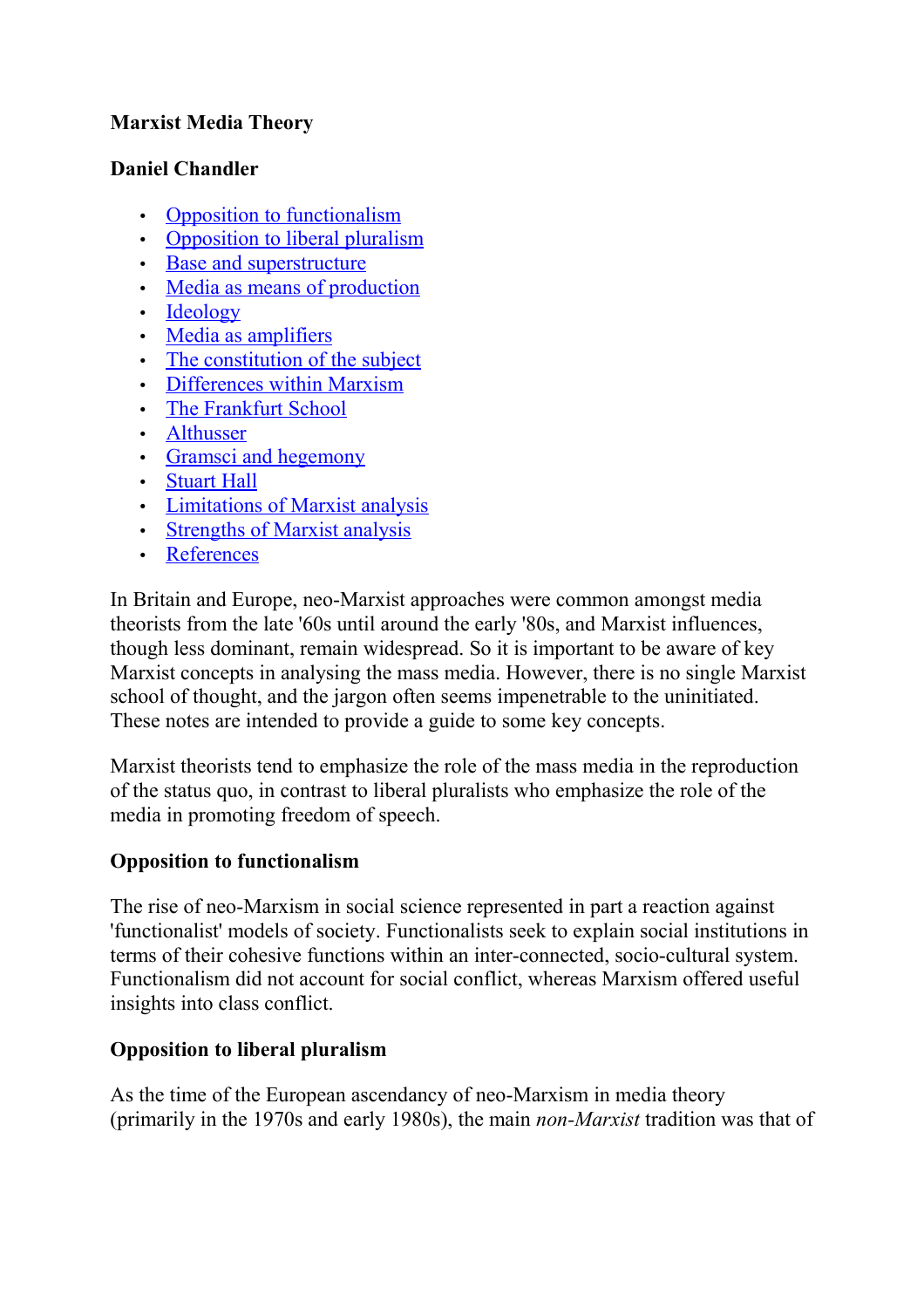*liberal pluralism* (which had been the dominant perspective in the United States since the 1940s) (see Hall 1982: 56-65). As Gurevitch *et al.* put it:

Pluralists see society as a complex of competing groups and interests, none of them predominant all of the time. Media organizations are seen as bounded organizational systems, enjoying an important degree of autonomy from the state, political parties and institutionalized pressure groups. Control of the media is said to be in the hands of an autonomous managerial elite who allow a considerable degree of flexibility to media professionals. A basic symmetry is seen to exist between media institutions and their audiences, since in McQuail's words the 'relationship is generally entered into voluntarily and on apparently equal terms'... and audiences are seen as capable of manipulating the media in an infinite variety of ways according to their prior needs and dispositions, and as having access to what Halloran calls 'the plural values of society' enabling them to 'conform, accommodate, challenge or reject'. (Gurevitch *et al.* 1982: 1)

In contrast, they continue:

Marxists view capitalist society as being one of class domination; the media are seen as part of an ideological arena in which various class views are fought out, although within the context of the dominance of certain classes; ultimate control is increasingly concentrated in monopoly capital; media professionals, while enjoying the illusion of autonomy, are socialized into and internalize the norms of the dominant culture; the media taken as a whole, relay interpretive frameworks consonant with the interests of the dominant classes, and media audiences, while sometimes negotiating and contesting these frameworks, lack ready access to alternative meaning systems that would enable them to reject the definitions offered by the media in favour of consistently oppositional definitions. (*ibid.*)

#### **Base and superstructure**

*Economism* (also called '*vulgar Marxism*') is a key feature of 'classical Marxism' (orthodox or fundamentalist Marxism). In economism, the economic *base* of society is seen as *determining* everything else in the superstructure, including social, political and intellectual consciousness. Theories positing economic relations as the basic cause of social phenomena are also called *materialist* theories, and Marx's version is also known as '*historical materialism*'.

Mass media research in this fundamentalist tradition interprets the 'culture industries' in terms of their economic determination. According to this view, 'the contents of the media and the meanings carried by their messages are... primarily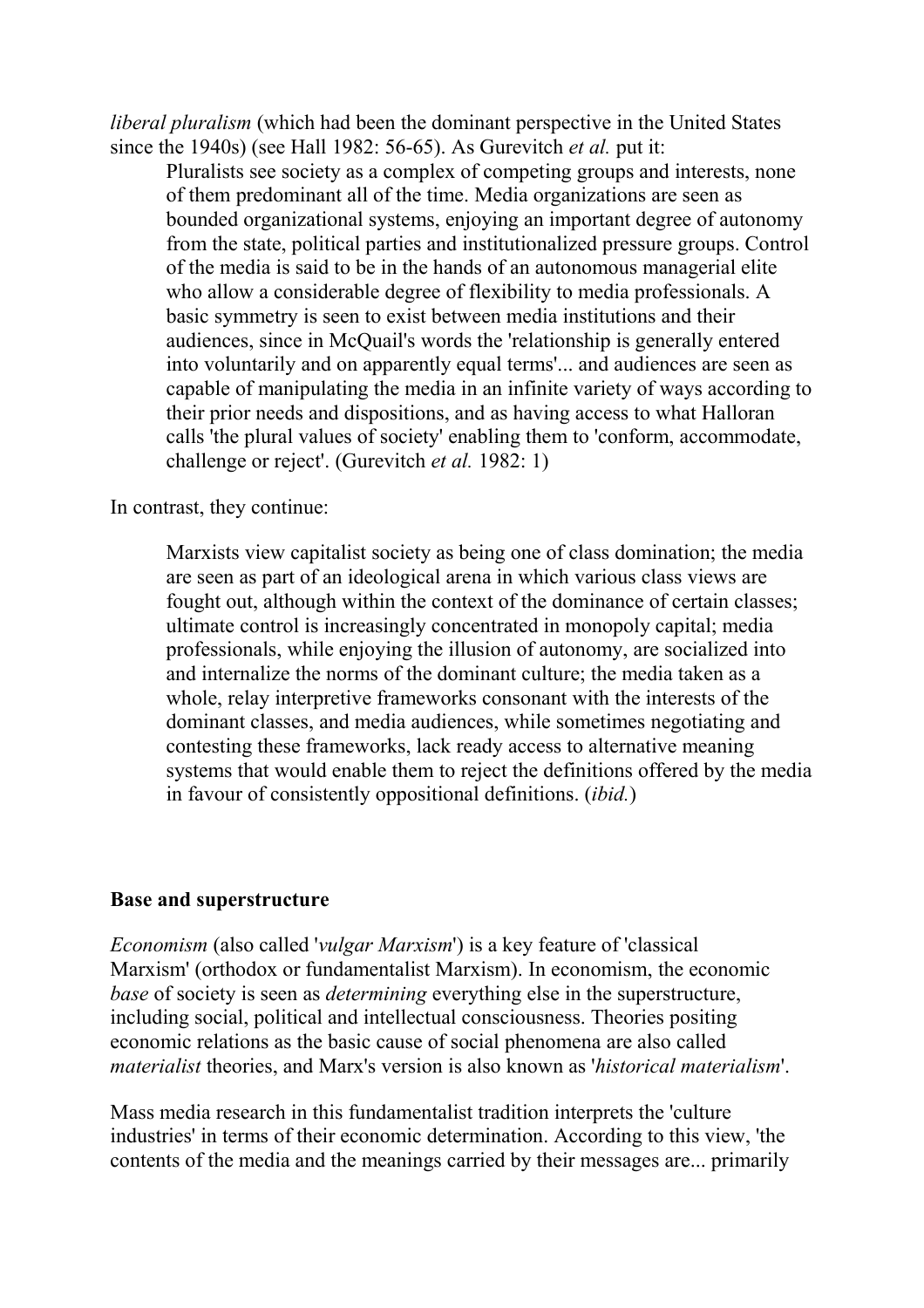determined by the economic base of the organizations in which they are produced' (Curran *et al.* 1982: 18). Consequently, 'commercial media organizations must cater to the needs of advertisers and produce audience-maximizing products (hence the heavy doses of sex-and-violence content) while those media institutions whose revenues are controlled by the dominant political institutions or by the state gravitate towards a middle ground, or towards the heartland of the prevailing consensus' (*ibid.*). Marxists of the 'political economy' variety (such as Graham Murdock) still see ideology as subordinate to the economic base. The base/superstructure model as applied to the mass media is associated with a concern with the *ownership* and *control* of the media.

Critics regard economism as reductionist, failing to account for diversity. Althusserian Marxists propose 'the relative autonomy of the superstructure with respect to the base... [and] the reciprocal action of the superstructure on the base' (Althusser, cited in Lapsley & Westlake 1988: 5; *my emphasis*). According to this view ideological practices such as the mass media are relatively autonomous from economic determination (see Stevenson 1995: 15-16). The notion of 'relative autonomy' has been subject to criticism (e.g. by Paul Hirst in 1977: see Lapsley & Westlake 1988: 13-14; Curran *et al.* 1982: 25).

Under the influence of Althusser, Stuart Hall and other 'culturalist' Marxists reject the base/superstructure formulation, arguing that there is a dialectic between what Marx termed 'social being' and 'social consciousness' (Curran *et al.* 1982: 27).

## **Media as means of production**

The mass media are, in classical Marxist terms, a 'means of production' which in capitalist society are in the ownership of the ruling class. According to the classical Marxist position, the mass media simply disseminate the ideas and world views of the ruling class, and deny or defuse alternative ideas. This is very much in accord with Marx's argument that:

The class which has the means of material production at its disposal has control at the same time over the means of mental production, so that thereby, generally speaking, the ideas of those who lack the means of mental production are subject to it. (Marx & Engels: *The German Ideology*, cited in Curran *et al.* 1982: 22).

According to this stance, the mass media functioned to produce 'false consciousness' in the working-classes. This leads to an extreme stance whereby media products are seen as monolithic expressions of ruling class values, which ignores any diversity of values within the ruling class and within the media, and the possibility of oppositional readings by media audiences.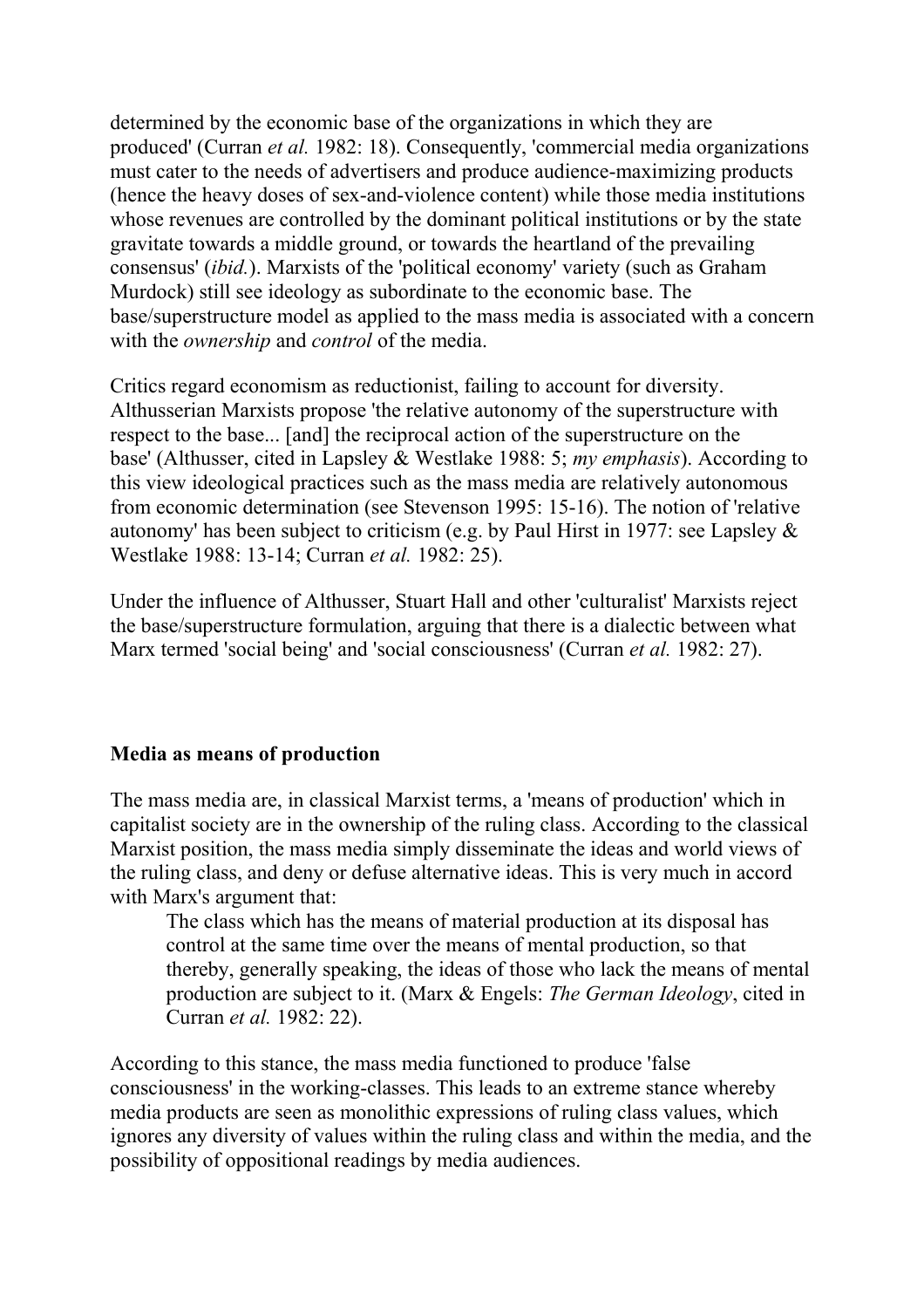### **Ideology**

A central feature of Marxist theory is the '*materialist*' stance that *social being determines consciousness*. According to this stance, ideological positions are a function of class positions, and the dominant ideology in society is the ideology of its dominant class. This is in contrast to the '*idealist*' stance that grants priority to consciousness (as in Hegelian philosophy). Marxists differ with regard to this issue: some interpret the relationship between social being and consciousness as one of direct determination; others stress a *dialectical* relationship.

In fundamentalist Marxism, ideology is '*false consciousness*', which results from the emulation of the dominant ideology by those whose interests it does not reflect. From this perspective the mass media disseminate the *dominant ideology*: the values of the class which owns and controls the media. According to adherents of Marxist political economy the mass media conceal the economic basis of class struggle; 'ideology becomes the route through which struggle is obliterated rather than the site of struggle' (Curran *et al.* 1982: 26).

Althusser rejected the notion of false consciousness, stressing that ideology is the medium through which we experience the world (Curran *et al.* 1982: 24). Althusserian Marxism stresses the irreducibility and *materiality* of ideology: i.e., ideology is seen as a determining force in its own right. The ideological operation of the mass media in the West contributes to the reproduction of the capitalist system.

Another Marxist theorist of ideology, Valentin Volosinov, has been influential in British cultural studies. Volosinov argued that a theory of ideology which grants the purely abstract concept of consciousness an existence prior to the material forms in which it is organized could only be metaphysical. Ideological forms are not the product of consciousness but rather *produce* it. As Tony Bennett notes: 'Rather than being regarded as the product of forms of consciousness whose contours are determined elsewhere, in the economic sphere, the signifying systems which constitute the sphere of ideology are themselves viewed as the vehicles through which the consciousness of social agents is produced' (Bennett 1982: 51).

Clearly, Marxist theorists agree that the mass media has ideological power, but disagree as to its nature.

#### **Media as amplifiers**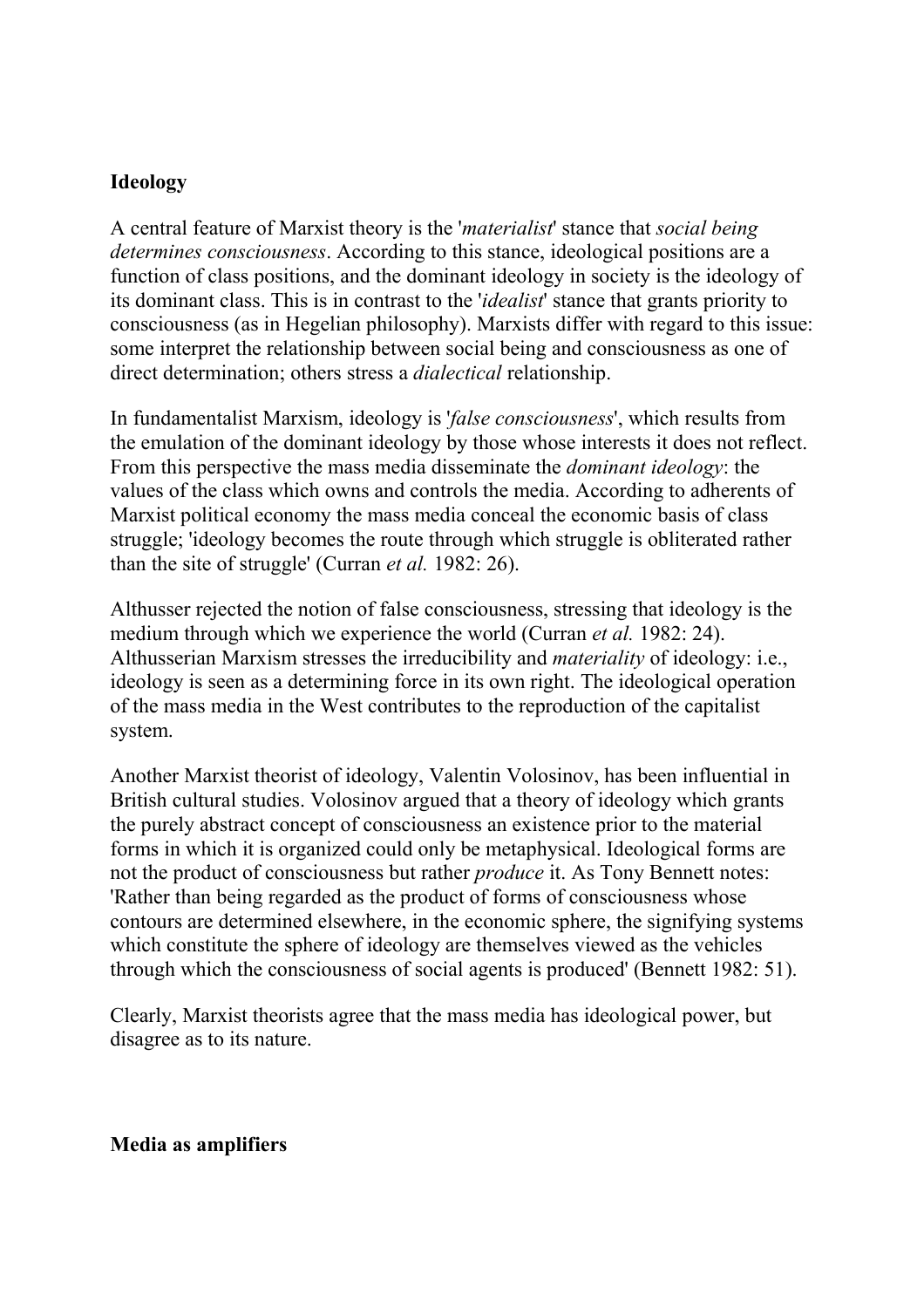In Marxist media analysis, media institutions are regarded as being 'locked into the power structure, and consequently as acting largely in tandem with the dominant institutions in society. The media thus reproduced the viewpoints of dominant institutions not as one among a number of alternative perspectives, but as the central and "obvious" or "natural" perspective' (Curran *et al.* 1982: 21).

According to adherents of Marxist political economy, in the mass media there is a tendency to avoid the unpopular and unconventional and to draw on 'values and assumptions which are most valuable and most widely legitimated' (Murdock & Golding 1977: 37, cited in Curran *et al.* 1982: 26).

As Curran *et al.* note, most researchers in the Marxist tradition in Britain (such as Stuart Hall) have approached the issue of media portrayals of violence in terms of whether such portrayals have served 'to legitimize the forces of law and order, build consent for the extension of coercive state regulation and de-legitimate outsiders and dissidents'. 'They have thus examined the impact of the mass media in situations where mediated communications are powerfully supported by other institutions such as the police, judiciary and schools... The power of the media is thus portrayed as that of renewing, amplifying and extending the existing predispositions that constitute the dominant culture, not in creating them' (Curran *et al.* 1982: 14; see also *ibid.*: 27).

Similarly, 'some Marxist commentators have contended that media portrayals of elections constitute dramatized rituals that legitimate the power structure in liberal democracies; voting is seen as an ideological practice that helps to sustain the myth of representative democracy, political equality and collective self-determination. The impact of election coverage is thus conceived in terms of reinforcing political values that are widely shared in Western democracies and are actively endorsed by the education system, the principal political organizations and the apparatus of the state' (Curran *et al.* 1982: 15).

#### **The constitution of the subject**

Marxist theorists make a particular kind of distinction between *subject* and *object*. Tony Bennett notes that the historical dialectic involves a mutually interactive relationship between the subject (human agents) and the object (the conditions of their existence) (Bennett 1982: 42). Fiske distinguishes 'the subject' thus:

The *individual* is produced by *nature*; the *subject* by *culture*. Theories of the individual concentrate on *differences* between people and explain these differences as *natural*. Theories of the subject, on the other hand, concentrate on people's *common experiences* in a society as being the most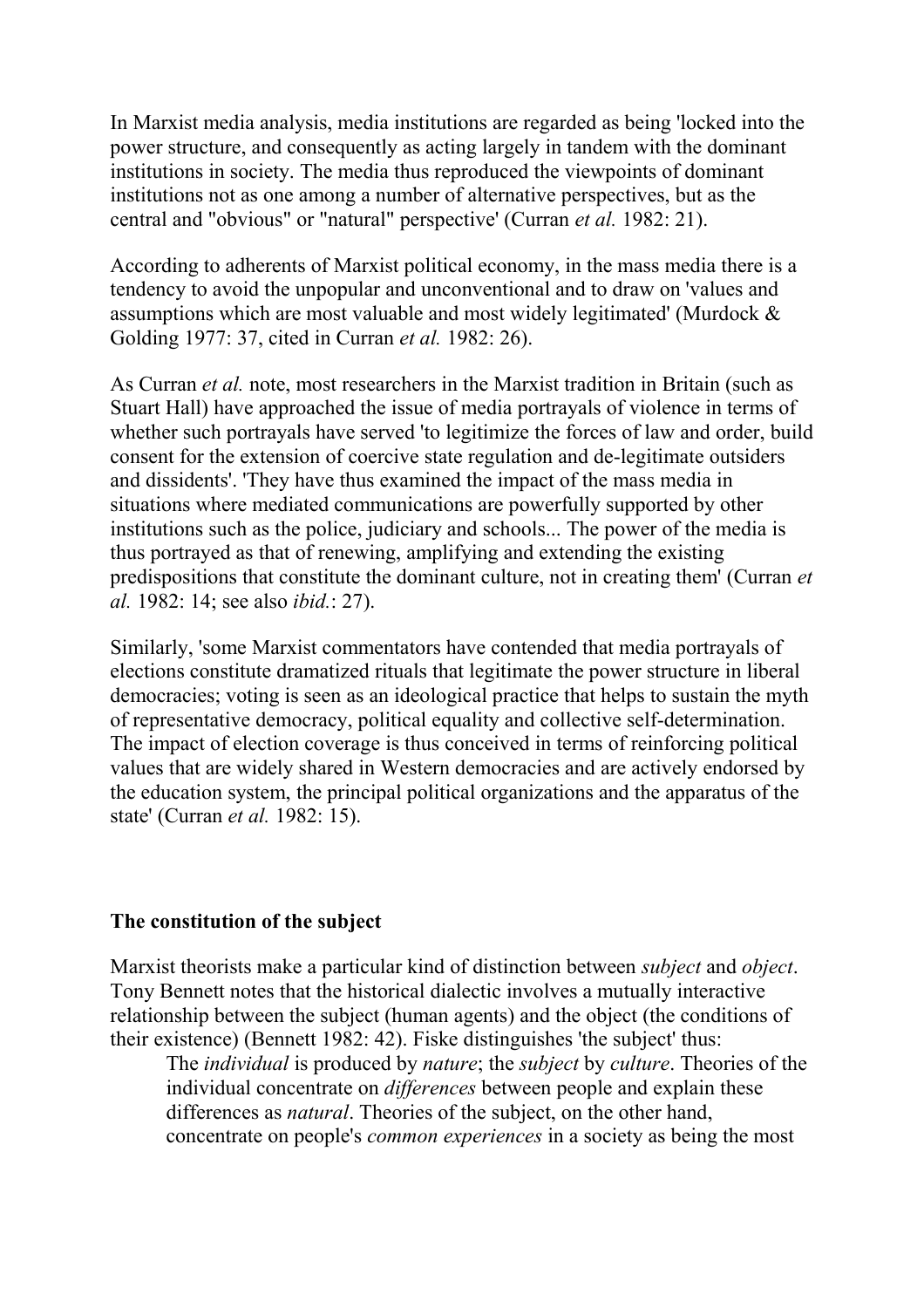productive way of explaining who (we think) we are... The subject... is a *social construction*, not a natural one. (Fiske 1992: 288; *my emphases*)

In Marxist thought, individuals are 'constituted' as the bearers of positions through the effects of social relations (Lapsley  $&$  Westlake 1988: 7). This is referred to as 'the constitution of the subject'.

Althusser rejected the humanist notion of the individual as a self-conscious, autonomous being whose actions could be explained in terms of personal beliefs, intentions, preferences and so on (Lapsley & Westlake 1988: 14-15). He introduced the concept of a mechanism of interpellation, whereby subjects are constituted as the effects of pre-given structures. Ideology functions to constitute individuals as subjects. Individuals are interpellated (have social identities conferred on them) primarily through 'ideological state apparatuses' (ISAs), including the family, schooling and the mass media. It is through ISAs that people gain both a sense of identity and an understanding of reality (Lapsley & Westlake 1988: 8).

The notion that the human subject is constituted by pre-given structures is a general feature of structuralism, according to which subjectivity is determined by structures such as language, family relations, cultural conventions and other social forces (Lapsley & Westlake 1988: 10-11).

Althusser's notion of interpellation allows Marxist media theorists to explain the political function of mass media texts. 'As a pre-existing structure, the text interpellates the spectator, so constituting him or her as a subject' (Lapsley  $\&$ Westlake 1988: 12). According to this view, the subject (viewer, listener, reader) is constituted by the text, and the power of the mass media resided in their ability to 'position' the subject in such a way that their representations were taken to be reflections of everyday reality.

Althusserian Marxism did not allow for the possibility of individuals resisting the process of interpellation, whereas ISAs are not invariably and completely successful; the subject can be agent as well as effect. Althusserian media theorists tended to see the text as the sole determinant of the subject's response (Lapsley & Westlake 1988: 15). They also treated the subject as 'unified', whereas subsequent Marxist theories have posited 'a contradictory, de-centred subject displaced across the range of discourses in which he or she participates' (Curran *et al.* 1982: 25).

Whilst Herbert Marcuse's (1972) portrayal of the power of the mass media tended to cast audiences as passive victims, neo-Marxist stances have typically come to grant more active roles to audiences. As Curran *et al.* put it, whilst dominant meaning systems are seen as 'moulded and relayed' by the mass media, they are also seen as 'adapted by audiences and integrated into class-based or "situated" meaning systems' (Curran *et al.* 1982: 15).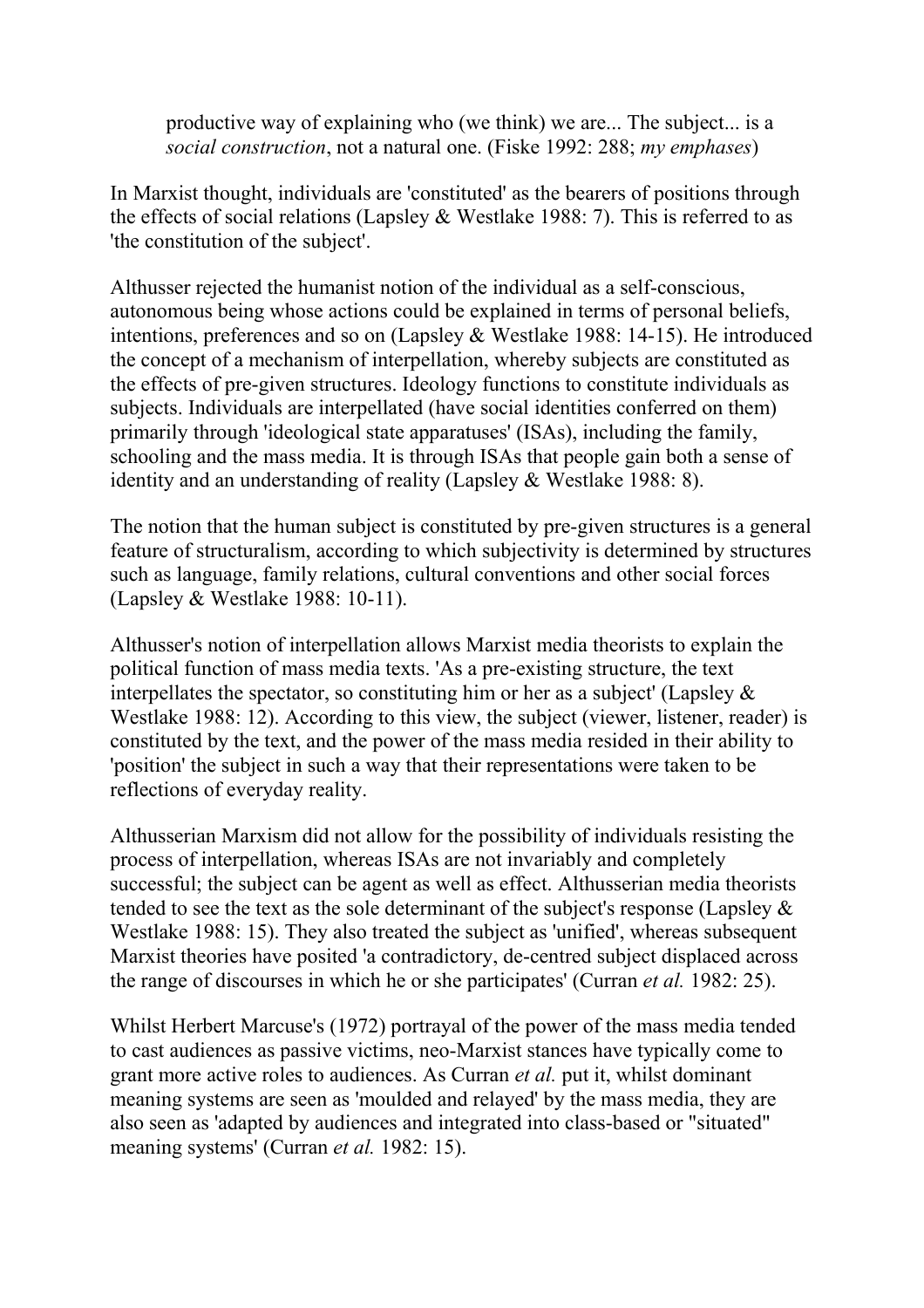#### **Differences within Marxism**

The different schools of thought within Marxist media theory are variously framed by commentators. Michael Gurevitch and his colleagues listed three 'contending paradigms': 'structuralist', 'political economy' and 'culturalist' (Gurevitch *et al.* 1982: 8). Althusserian Marxism is structuralist. Purely structuralist analysis focuses on 'the internal articulation of the signifying systems of the media' (Curran *et al.* 1982: 28).

In the Marxist fundamentalist tradition, 'political economists' see ideology as subordinate to the economic base (Curran *et al.* 1982: 26). Work by Graham Murdock (Murdock & Golding 1977; Murdock 1982) represents the 'critical' political economy approach, locating the power of media in the economic processes and structures of media production. Onwership and economic control of the media is seen as the key factor in determining control of media messages.

Work by Stuart Hall (e.g. Hall *et al.* 1978) represents the Marxist culturalist approach, which sees the mass media as a powerful (if secondary) influence in shaping public consciousness (Curran *et al.* 1982: 28). Culturalism follows Althusserian structuralism in rejecting economism, but unlike structuralism, it emphasizes the actual experience of sub-groups in society and contextualizes the media within a society which is seen as 'a complex expressive totality' (Curran *et al.* 1982: 27). The culturalist approach is reflected in the work of the Centre for Contemporary Cultural Studies (CCCS) at the University of Birmingham, of which Stuart Hall was once the director.

As Curran *et al.* put it, 'Marxist theorists vary in their accounts of the determination of the mass media and in their accounts of the nature and power of mass media ideologies' (Curran *et al.* 1982: 23).

#### **The Frankfurt School**

The Frankfurt School of 'critical theory' was regarded by orthodox Marxists as 'revisionist' partly because it criticised economism and crude materialism, and partly because of its eclecticism. In media theory it is important for offering the first Marxist attempt to theorize about the media (Gurevitch *et al.* 1982: 8). However, it provided no real way forward for the study of the mass media (Curran *et al.*1982: 23). The most notable theorists connected with the Frankfurt School were Theodor Adorno, Herbert Marcuse and Max Horkheimer - all committed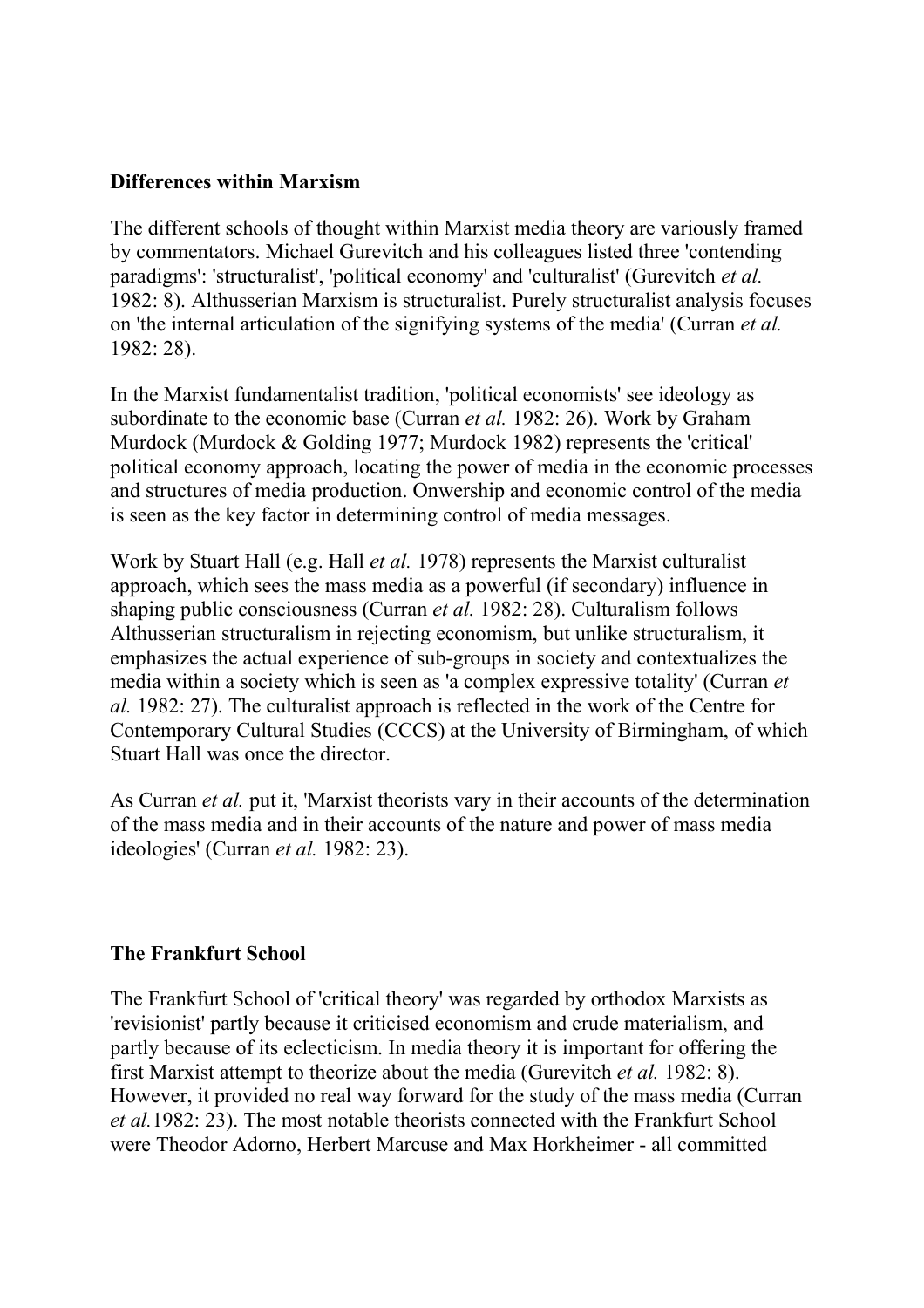Marxists - who were associated with the Institute for Social Research, which was founded in Frankfurt in 1923 but shifted in 1933 to New York.

The Frankfurt School was influenced by predominantly conservative notions of 'mass society', though it gave this perspective a leftist slant (Bennett 1982: 42). The so-called 'father of the New Left', Herbert Marcuse, in *One-Dimensional Man* (1972), presented the media very pessimistically as an irresistible force:

The means of... communication..., the irresistible output of the entertainment and information industry carry with them prescribed attitudes and habits, certain intellectual and emotional reactions which bind the consumers... to the producers and, through the latter to the whole [social system]. The products indoctrinate and manipulate; they promote a false consciousness which is immune against its falsehood... Thus emerges a pattern of *onedimensional thought and behaviour*. (Marcuse, cited in Bennett 1982: 43).

For Marcuse, the mass media defined the terms in which we may think about the world (Bennett 1982: 44). The Frankfurt School in general was profoundly pessimistic about the mass media. As Janet Woollacott puts it, their work 'gives to the mass media and the culture industry a role of ideological dominance which destroys both bourgeois individualism and the revolutionary potential of the working class' (Woollacott 1982: 105).

Theodor Adorno and Max Horkheimer (1972, cited in Bennett 1982: 31) coined the phrase 'the culture industry', referring to the collective operations of the media. The Frankfurt School's focus on ideology helped to undermine economism, but it was criticized by other Marxists for elitism and for Hegelian idealism (Bennett 1982: 47).

## **Althusser**

Louis Althusser (b. 1918) was a French Marxist philosopher who saw Marxism as a science. His work is in the *structuralist* tradition. One feature of Althusserian Marxism is a rejection of Marx's Hegelian *essentialism*. Essentialism is a reduction of things to a single principle or essence. Althusser rejected two kinds of Marxist essentialism: *economism* (economic determinism) and *humanism* (in which social developments were seen as expressive of a pre-given human nature). So Althusserian Marxism is anti-economist and anti-humanist. In rejecting economism he saw *ideology* as itself a determining force shaping consciousness, embodied in the material signifying practices of 'ideological state apparatuses', and enjoying 'relative autonomy'. Althusser's work represents a move away from a preoccupation with economic determination.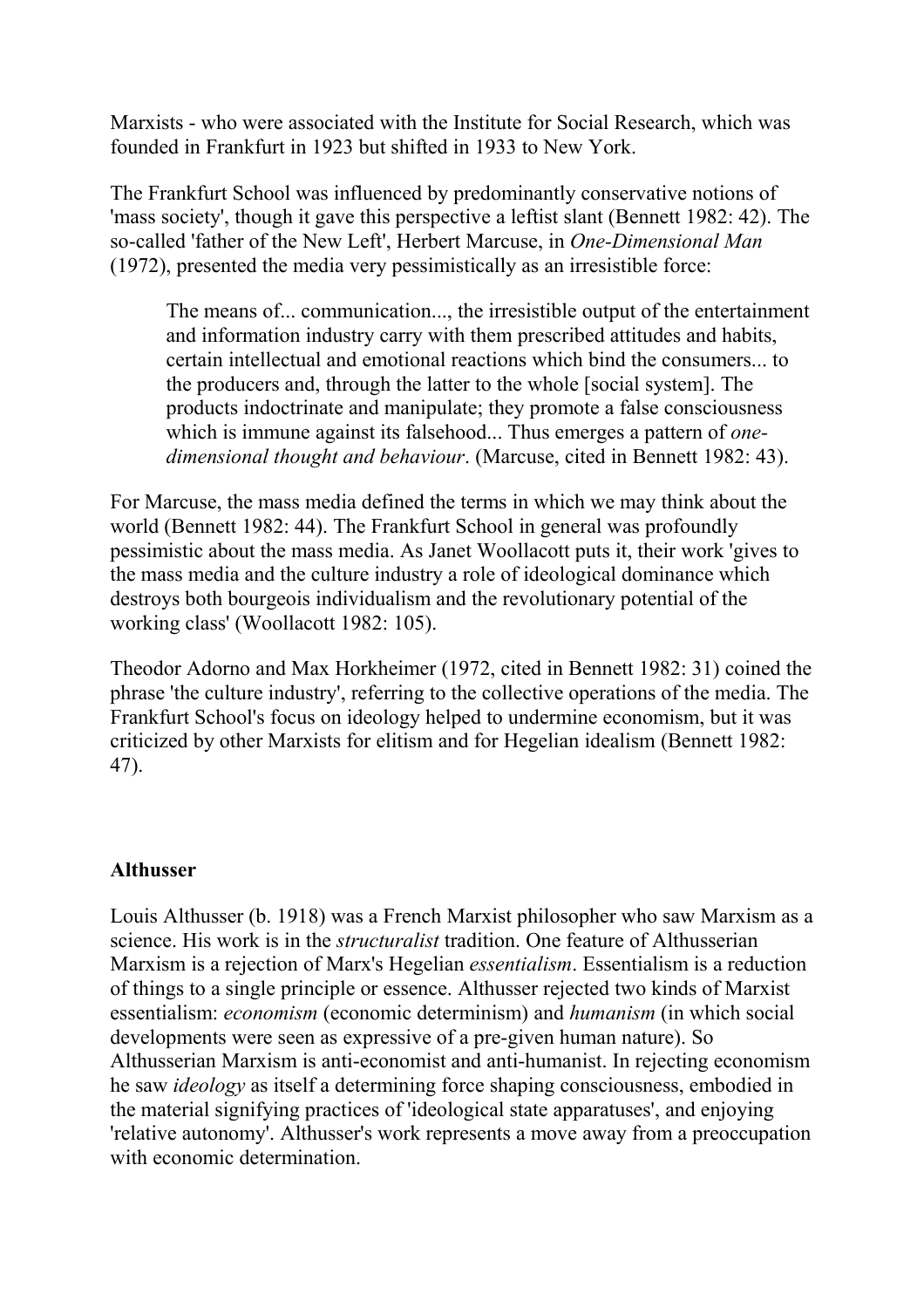Ideology, for Althusser 'represents the imaginary relationship of individuals to their real conditions of existence' (cited in Stevenson 1995: 37). Ideology transforms human beings into subjects, leading them to see themselves as self-determining agents when they are in fact shaped by ideological processes.

Tony Bennett notes that since he represents all ideological forms as contributing to the reproduction of the existing system, Althusser comes 'dangerously close to functionalism', representing capitalist society as monolithic, and failing to allow for internal conflict (Bennett 1982: 53). Stuart Hall adds that in Althusser's theory it is difficult 'to discern how anything but the "dominant ideology" could ever be reproduced in discourse' (Hall 1982: 78). In Althusserian theory mass media texts 'interpellate the subject' whereas many current media theorists argue that the the subject projects meaning onto the media texts. For the notion of a 'struggle over meaning' one must turn to Volosinov and Gramsci. Althusser's influence has been held responsible by some critics for leading some of his followers into purely formalist readings of the signifying systems of mass media forms, neglecting their modes of production and reception. However, Althusser is 'the central conduit through which developments in structuralism and semiotics have both entered into and lastingly altered Marxist approaches to the media' (Bennett 1982: 53).

For useful general accounts of Althusserian Marxism see: Lapsley & Westlake 1988: 3-16; Gurevitch *et al.* 1982: 23-5; Bennett 1982: 51-3; White 1992: 168-9; Fiske 1992: 286-88.

# **Gramsci and hegemony**

Antonio Gramsci, an Italian (1891-1937), was a leading Marxist thinker. Like Althusser, he rejected economism, insisting on the independence of ideology from economic determinism. Gramsci also rejected crude materialism, offering a humanist version of Marxism which focused on human subjectivity.

Gramsci used the term *hegemony* to denote the predominance of one social class over others (e.g. *bourgeois hegemony*). This represents not only political and economic control, but also the ability of the dominant class to project its own way of seeing the world so that those who are subordinated by it accept it as 'common sense' and 'natural'. Commentators stress that this involves willing and active consent. Common sense, suggests Geoffrey Nowell-Smith, is 'the way a subordinate class lives its subordination' (cited in Alvarado & Boyd-Barrett 1992: 51).

However, unlike Althusser, Gramsci emphasizes *struggle*. He noted that 'common sense is not something rigid and immobile, but is continually transforming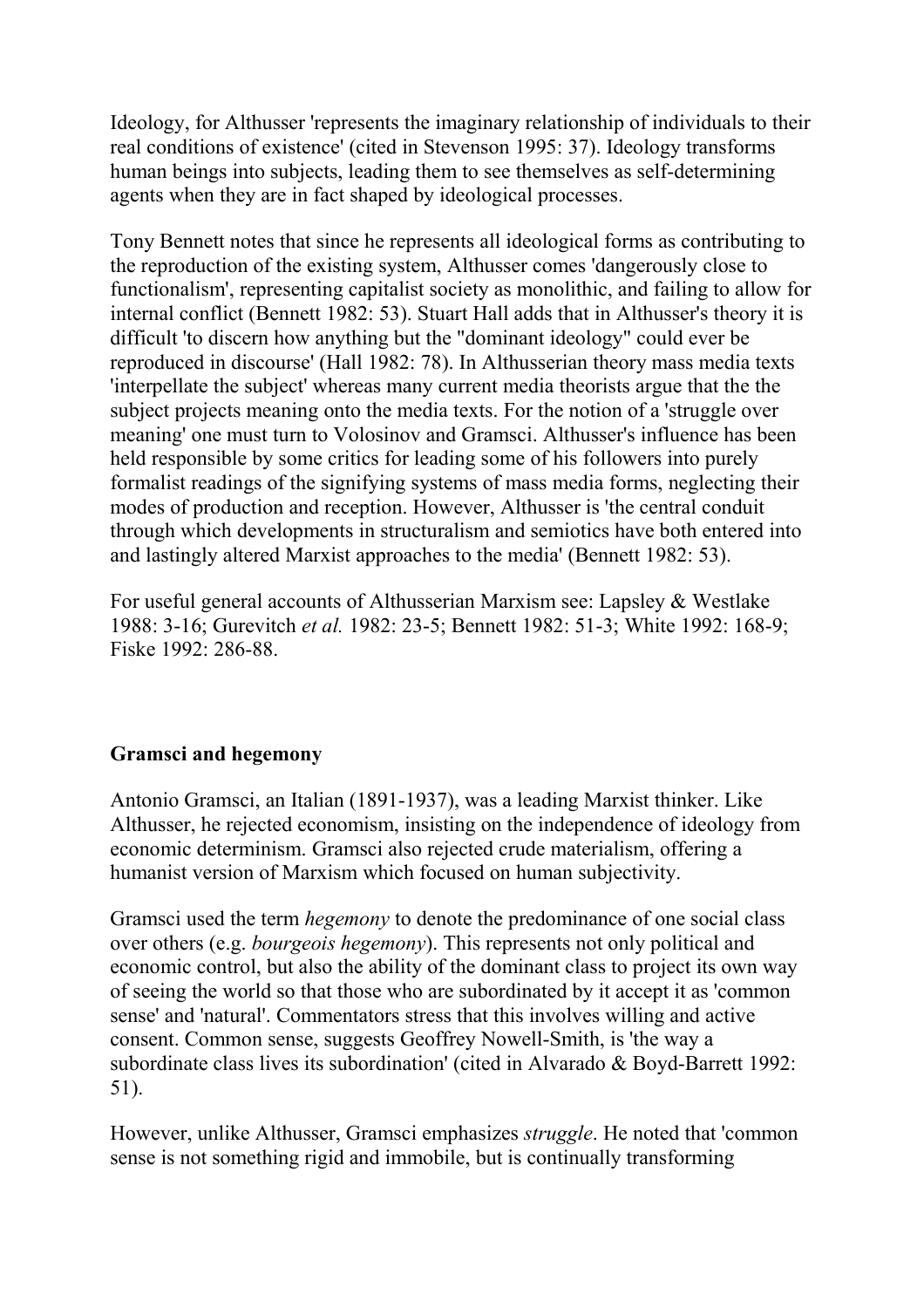itself' (Gramsci, cited in Hall 1982: 73). As Fiske puts it, 'Consent must be constantly won and rewon, for people's material social experience constantly reminds them of the disadvantages of subordination and thus poses a threat to the dominant class... Hegemony... posits a constant contradiction between ideology and the social experience of the subordinate that makes this interface into an inevitable site of ideological struggle' (Fiske 1992: 291). References to the mass media in terms of an ideological '*site of struggle*' are recurrent in the commentaries of those influenced by this perspective. Gramsci's stance involved a rejection of economism since it saw a struggle for ideological hegemony as a primary factor in radical change.

Criticisms of Althusser's theory of ideology drew some neo-Marxists to Gramsci's ideas.

## **Stuart Hall**

Stuart Hall, now Professor of Sociology at the Open University, was a major figure in the revival of the British political Left in the 1960s and '70s. Following Althusser, he argues that the media appear to reflect reality whilst in fact they construct it.

Janet Woollacott (1982: 108-110) offers a useful critique of *Policing the Crisis*, a key work by Stuart Hall *et al.*(1978). The work reflects an analysis of the signifying practices of the mass media from the perspective of Marxist culturalist theory inflected through Gramsci's theory of hegemony, and 'an Althusserian conception of the media as an ideological state apparatus largely concerned with the reproduction of dominant ideologies', claiming relative autonomy for the mass media (Woollacott 1982: 110). For Hall *et al.* the mass media do tend to reproduce interpretations which serve the interests of the ruling class, but they are also 'a field of ideological struggle'. The media signification system is seen as relatively autonomous. 'The news' performs a crucial role in defining events, although this is seen as *secondary* to the *primary definers*: accredited sources in government and other institutions. The media also serve 'to reinforce a consensual viewpoint by using public idioms and by claiming to voice public opinion' (Woollacott 1982: 109).

Stuart Hall has also addressed theoretically the issue of how people make sense of media texts. He parts from Althusser in emphasizing more scope for diversity of response to media texts. In a key paper, 'Encoding/Decoding', Stuart Hall (1980), argued that the dominant ideology is typically inscribed as the '*preferred reading*' in a media text, but that this is not automatically adopted by readers. The *social situations* of readers/viewers/listeners may lead them to adopt different stances.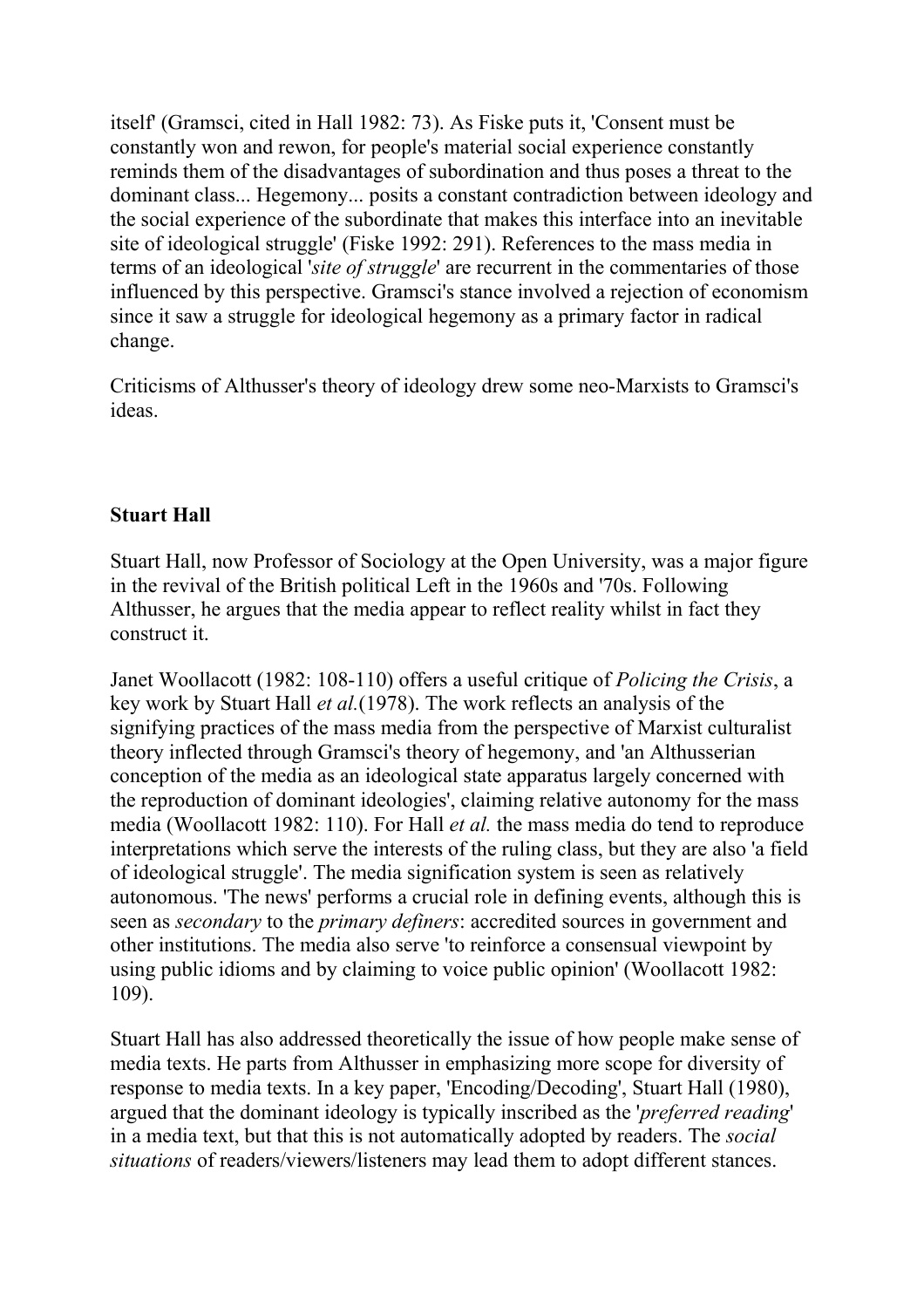'*Dominant*' readings are produced by those whose social situation favours the preferred reading; '*negotiated*' readings are produced by those who inflect the preferred reading to take account of their social position; and '*oppositional*' readings are produced by those whose social position puts them into direct conflict with the preferred reading (see Fiske 1992 for a summary and Fiske's own examples, and Stevenson 1995: pp 41-2). Hall insists that there remain limits to interpretation: meaning cannot be simply 'private' and 'individual' (Hall 1980: 135).

Hall's emphasis on ideology has been criticized for being at the expense of the importance of ownership and control (Stevenson 1995: 35).

## **Limitations of Marxist analysis**

Critics argue that Marxism is just another ideology (despite claims by some that *historical materialism* is an objective science). Some Marxists are accused of being 'too doctrinaire' (see Berger 1982). Fundamentalist Marxism is crudely deterministic, and also reductionist in its 'materialism', allowing little scope for human agency and subjectivity. Marxism is often seen as 'grand theory', eschewing empirical research. However, research in the Marxist 'political economy' tradition in particular does employ empirical methods. And the analysis of media representations does include close studies of particular texts.

The orthodox Marxist notion of 'false consciousness' misleadingly suggests the existence of a reality 'undistorted' by mediation. The associated notion that such consciousness is irresistibly induced in mass audiences does not allow for oppositional readings. Marxist perpectives should not lead us to ignore the various ways in which audiences use the mass media.

Neo-Marxist stances have in fact sought to avoid these pitfalls. The primary Marxist emphasis on class needs to be (and had increasingly been) related to other divisions, such as gender and ethnicity.

## **Strengths of Marxist analysis**

Unlike many approaches to the mass media Marxism acknowledges the importance of explicit theory. Marxist 'critical theory' exposes the myth of 'value-free' social science. Marxist perspectives draw our attention to the issue of political and economic interests in the mass media and highlight social inequalities in media representations. Marxism helps to situate media texts within the larger social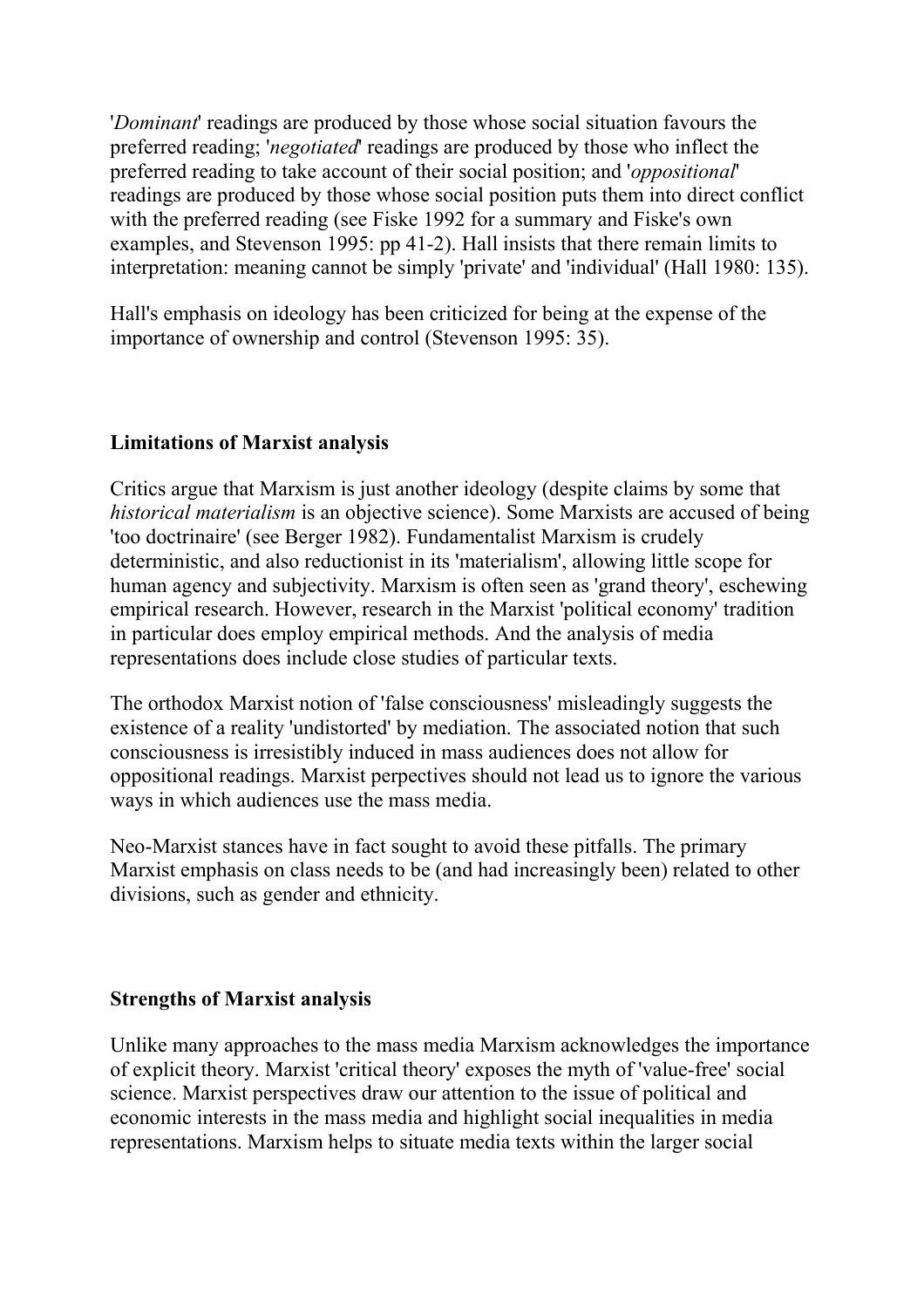formation. Its focus on the nature of ideology helps us to deconstruct taken-forgranted values. Ideological analysis helps us to expose *whose* reality we are being offered in a media text. Whilst Althusserian Marxism helps to undermine the myth of the autonomous individual, other neo-Marxist stances see the mass media as a 'site of struggle' for ideological meaning, opening up the possibility of oppositional readings.

Marxist theory emphasizes the importance of social class in relation to both media ownership and audience interpretation of media texts: this remains an important factor in media analysis. Whilst content analysis and semiotics may shed light on media content, marxist theory highlights the material conditions of media production and reception. 'Critical political economists' study the ownership and control of the media and the influence of media ownership on media content cannot be ignored. It also remains important to consider such issues as differential access and modes of interpretation which are shaped by socio-economic groupings. Marxist media research includes the analysis of representation in the mass media (e.g. political coverage or social groups) in order to reveal underlying ideologies. We still need such analyses: however oppositional it may sometimes be, audience interpretation continues to operate *in relation to* such content. Because of the distribution of power in society, some versions of reality have more influence than others.

# **References**

- Allen, Robert C. (Ed.) (1992): *Channels of Discourse, Reassembled.* London: Routledge
- Althusser, Louis (1971): 'Ideology and ideological state apparatuses'. In *Lenin and Philosophy, and Other Essays.* London: New Left Books
- Alvarado, Manuel & Oliver Boyd-Barrett (Eds.): *Media Education: An Introduction.* London: BFI/Open University
- Bennett, Tony (1982): 'Theories of the media, theories of society'. In Gurevitch et al. (Eds.), op. cit.
- Berger, Arthur Asa (1982): *Media Analysis Techniques.* Newbury Park, CA: Sage (Chapter 2, 'Marxist Analysis') [easy, but largely too easy]
- Boyd-Barrett, Oliver (1992): 'The Social Science Tradition'. In Alvarado & Boyd-
- Barrett (Eds.), op. cit. [section from pp. 174ff]
- Curran, James, Michael Gurevitch & Janet Woollacott (1982): 'The study of the media: theoretical approaches'. In Gurevitch *et al.* (Eds.), op. cit. [very useful]